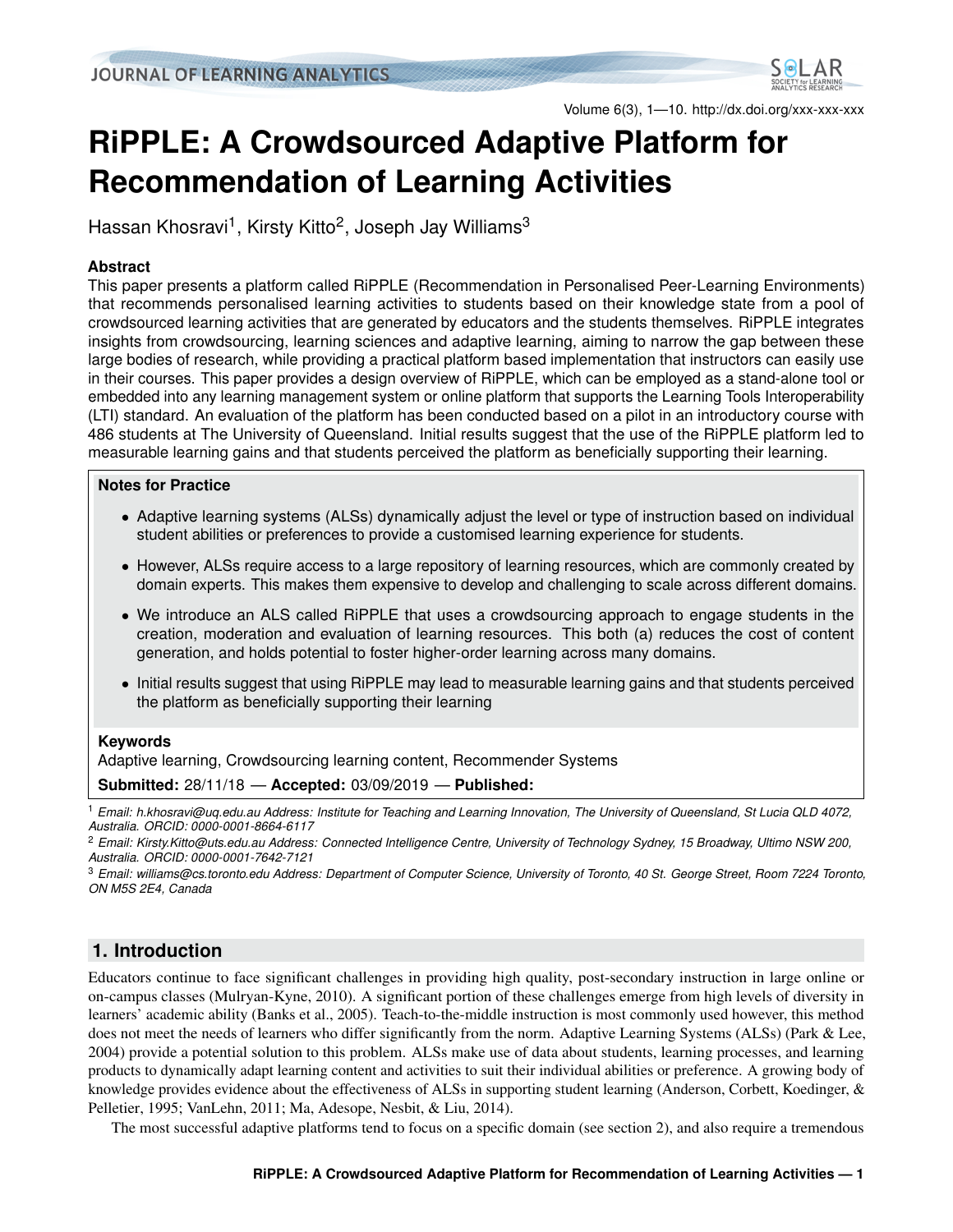

investment of time by experts during the development of curriculum content, which makes it difficult to scale these approaches across many domains. As a viable alternative, we see great promise in trying to leverage ideas from crowdsourcing and learning science to create adaptive systems by having students themselves generate content that can be adaptively served. The benefits of engaging students in content creation are twofold. The first benefit is in transforming the role of students from passive recipients of content to active creators of course material. Previous studies have reported that placing the responsibility of content creation in the hands of students reinforces and deepens their understanding of the course content [\(Barak & Rafaeli,](#page-10-2) [2004;](#page-10-2) [Draper,](#page-11-2) [2009\)](#page-11-2), highlights the significance of representing their work in a clear and logical fashion [\(Denny, Hamer, Luxton-Reilly, & Purchase,](#page-11-3) [2008\)](#page-11-3), encourages reflection on the course objectives [\(Purchase, Hamer, Denny, & Luxton-Reilly,](#page-12-2) [2010\)](#page-12-2), and enhances their conceptual understanding [\(Bates, Galloway, & McBride,](#page-10-3) [2012\)](#page-10-3). The second benefit comes from harnessing the creativity of students themselves towards the development of large repositories of learning resources. Previous studies have demonstrated that students indeed have the capacity to create high-quality learning resources that meet rigorous judgemental and statistical criteria [\(Walsh, Harris, Denny, & Smith,](#page-12-3) [2018;](#page-12-3) [Tackett et al.,](#page-12-4) [2018;](#page-12-4) [Denny, Hamer, Luxton-Reilly, et al.,](#page-11-4) [2009;](#page-11-4) [Galloway &](#page-11-5) [Burns,](#page-11-5) [2015;](#page-11-5) [Bates, Galloway, Riise, & Homer,](#page-10-4) [2014\)](#page-10-4).

This paper discusses the design and implementation of a platform called RiPPLE (Recommendation in Personalised Peer Learning Environments)<sup>[1](#page-1-1)</sup> that adopts a students as partners approach [\(Matthews,](#page-11-6) [2017\)](#page-11-6) to provide adaptive learning functionalities while enabling learners to be more cognitively involved in their learning. The platform provides easily accessible data, so will help the LA community to research a number of topics that are of interest to the LA community, including: the type of content that is generated by students for their peers, the way in which students interact with peer generated questions, and student use of recommendation systems and open learner models to direct their learning.

An initial evaluation of the platform has been conducted based on a pilot in an introductory course with 486 students at The University of Queensland. Initial results suggest that the use of the RiPPLE platform may lead to significant and measurable learning gains; the mid-semester score of the experiment group using the platform was approximately 8% higher than the control group that was not using the platform. Additionally, a student survey  $(N=55)$  shows that a large fraction of the respondees believe that RiPPLE helped them to study more efficiently and effectively.

In what follows we introduce RiPPLE to the LA community. Section [2](#page-1-0) provides a background for the use of adaptive learning and crowdsourcing in education. Section [3](#page-2-0) introduces the RiPPLE platform, and Section [4](#page-6-0) evaluates the platform in an authentic learning context. Finally, Section [5](#page-9-0) presents concluding remarks. We start with a consideration of ALS and how they can help students to navigate their way through large amounts of learning content.

### <span id="page-1-0"></span>**2. Background: Adaptive Learning and Crowdsourcing in Education**

ALSs [\(Park & Lee,](#page-12-0) [2004\)](#page-12-0) dynamically adjust the level or type of instruction based on individual student abilities or preferences to provide an efficient, effective, and customised learning experience for students. At a high level of generality, there are two main classes of ALS. The first class, commonly referred to as Intelligent Tutoring Systems (ITSs) [\(Anderson, Boyle, & Reiser,](#page-10-5) [1985\)](#page-10-5) use AI-based algorithms to replicate the support that is often provided by a tutor by providing personalised step by step guidance in solving a problem. Carnegie Learning's MATHiaU [\(Ritter, Carlson, Sandbothe, & Fancsali,](#page-12-5) [2015\)](#page-12-5) is an established example of this class of ALS. The second class of ALSs focus on adaptively recommending learning activities from a large repository of learning resources to a student to match their current learning ability. Pearson's MyLabs (using Knewton [\(Jose,](#page-11-7) [2016\)](#page-11-7) for its adaptive functionality) and McGraw-Hill's LearnSmart and ALEKS (Falmagne, Cosyn, Doignon, & Thiéry, [2006\)](#page-11-8) are established examples of this class of ALSs. RiPPLE is also representative of this second class.

A consistent and growing body of knowledge provides evidence about the effectiveness of both classes of ALSs [\(Anderson](#page-10-1) [et al.,](#page-10-1) [1995;](#page-10-1) [VanLehn,](#page-12-1) [2011;](#page-12-1) [Ma et al.,](#page-11-1) [2014\)](#page-11-1). For example, a comprehensive meta-review by [VanLehn](#page-12-1) [\(2011\)](#page-12-1) reported that on average using ITSs have a learning gain effect-size [\(Cohen,](#page-11-9) [1992\)](#page-11-9) of  $d = 0.76$  relative to classroom teaching without tutors. For ALSs that focus on recommending learning resources, [Yilmaz](#page-12-6) [\(2017\)](#page-12-6) and [Mojarad, Essa, Mojarad, and Baker](#page-11-10) [\(2018\)](#page-11-10) have reported improvement on student performance while using ALEKS or the popular ASSISTments Ecosystem [\(Heffernan &](#page-11-11) [Heffernan,](#page-11-11) [2014\)](#page-11-11).

At a high level of generality, many ALSs rely on the following interacting components [\(Essa,](#page-11-12) [2016\)](#page-11-12):

- 1. *Domain model*: A knowledge space modelling what the students need to know. The domain model is commonly presented as a set of knowledge units that are "elementary fragments of knowledge for the given domain" [\(Brusilovsky,](#page-10-6) [2012\)](#page-10-6).
- 2. *Learner model*: An abstract representation of students often "overlaying" their knowledge state on the knowledge space defined in the domain model (Brusilovsky  $\&$  Millán, [2007\)](#page-10-7). The learner model may estimate a student's ability level on different knowledge units based on their performance and interactions with the system. Importantly, using open learner models [\(Bull & Kay,](#page-11-13) [2010\)](#page-11-13), which are learner models that are externalised and made accessible to students or other stakeholders, can be particularly effective in helping students to learn [\(Bodily et al.,](#page-10-8) [2018\)](#page-10-8).

<span id="page-1-1"></span><sup>1</sup><ripplelearning.org>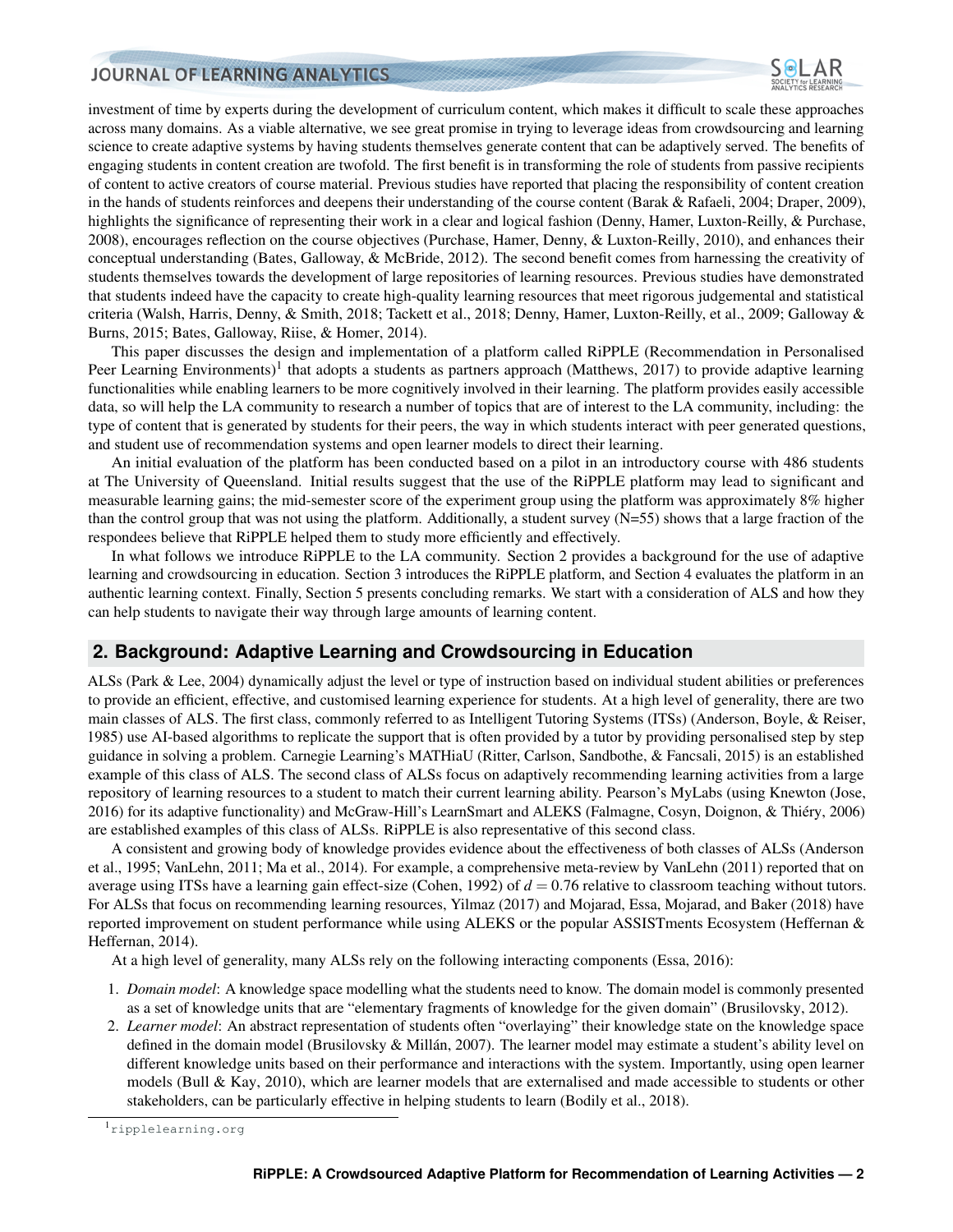

- 3. *Content repository*: A repository of learning resources which may include assessment-based and learning-based items designed to help the learner acquire the knowledge represented by the domain model. Each learning resource is tagged with knowledge units defined in the domain model.
- 4. *Recommender engine*: A recommender engine that utilises information from the learner model and the content repository to select learning activities for each student that will be mostly likely to advance their learning of the domain knowledge.

Commonly, ALSs are developed using the publisher model [\(Oxman, Wong, & Innovations,](#page-12-7) [2014\)](#page-12-7). In this model, the platform is designed with pre-existing learning activities, often based on textbooks from a publisher. Pearson's MyLabs (using Knewton [\(Jose,](#page-11-7) [2016\)](#page-11-7) for its adaptive functionality), McGraw-Hill's LearnSmart and ALEKS [\(Falmagne et al.,](#page-11-8) [2006\)](#page-11-8) are established examples of this model. The publisher model has been successful in K-12, where course content follows a more simplistic structure, and often has to comply with national standards. However, higher education has been slow to embrace these systems, with adoption mostly restricted to research projects [\(Essa,](#page-11-12) [2016\)](#page-11-12). The focus on specific restricted domains, limited flexibility for educators to tailor the learning activities to their context, and the high costs associated with the use of these platforms, have all contributed to their low adoption in higher education.

Responding to these limitations, an alternative has been established, referred to as the platform model [\(Oxman et al.,](#page-12-7) [2014\)](#page-12-7). The platform model provides a content-agnostic system infrastructure that enables educators to develop and author the content of their course. Smart Sparrow [\(Sparrow,](#page-12-8) [2016\)](#page-12-8) and many learning management systems such as Desire2Learn, Loudcloud and edX that incorporate adaptive functionality into their course building tools follow this model. The platform model is relatively new and mostly suffers from an operational limitation rather than a technological one; implementing adaptivity in a course requires a large number of new learning activities and object tagging, which introduces significant overheads for teaching staff in both time and training. To overcome limitations of both of these models RiPPLE leverages ideas from crowdsourcing in education [\(Solemon, Ariffin, Din, Anwar, et al.,](#page-12-9) [2013\)](#page-12-9), by having students themselves generate and evaluate content that can then be adaptively served.

The use of crowdsourcing in education alongside insights from the *students as partners* approach [\(Matthews,](#page-11-6) [2017\)](#page-11-6) makes way for respectful, mutually beneficial learning partnerships where students and staff work together. Successful examples of such partnerships have led to co-creation of curricula [\(Bovill,](#page-10-9) [2013\)](#page-10-9), marking criteria [\(Meer & Chapman,](#page-11-14) [2014\)](#page-11-14) and assessment items via the popular PeerWise platform [\(Denny et al.,](#page-11-3) [2008\)](#page-11-3), which has acted as a source of inspiration for RiPPLE. The use of crowdsourcing in ALSs is also beginning to receive attention. For example: [Heffernan et al.](#page-11-15) [\(2016\)](#page-11-15) proposed employing crowdsourcing within the popular ASSISTments platform. [Williams et al.](#page-12-10) [\(2016\)](#page-12-10) presented an Adaptive eXplanation Improvement System (AXIS) that uses crowdsourcing to generate, revise and evaluate explanations as learners solve problems; and [Karataev and Zadorozhny](#page-11-16) [\(2017\)](#page-11-16) proposed a framework that combines concepts of crowdsourcing, online social networks, and adaptive systems to provide personalised learning pathways for students. However, this preliminary work is yet to realise the full potential offered by crowdsourcing in ALSs or more broadly in education. An important motivator in developing RiPPLE is to provide support for ethical and low-cost educational research on the use of crowdsourcing in education and ALSs.

### <span id="page-2-0"></span>**3. The RiPPLE Platform**

In this section, we provide an overview of the main functionalities of RiPPLE. Section [3.1](#page-2-1) provides an overview of how a new RiPPLE offering can be created. Section [3.2](#page-3-0) presents how learning activities are created, attempted and evaluated in RiPPLE. Section [3.3](#page-4-0) then introduces the Open Learner Model used by RiPPLE, which enables students to view an abstract representation of their knowledge state. Section [3.4](#page-4-1) demonstrates the available features for resource selection and recommendation, and Section [3.5](#page-5-0) describes the information available under personal profiles and course reports. Prototypes of the platform demonstrating the student view and the instructor view and further information is available on the web page of the platform<sup>[2](#page-2-2)</sup>.

### <span id="page-2-1"></span>**3.1 Creation of a RiPPLE Offering**

RiPPLE can be integrated into many popular learning management systems (LMSs) (including Blackboard, Moodle and Canvas) using the Learning Tools Interoperability (LTI) standard. Once integrated into an LMS, RiPPLE can be added as an LTI tool (via a link) to any course within that system. RiPPLE supports two types of roles for users: instructors and students. The role of a user is determined using the LTI standard based on the role they possess in the LMS course that is hosting RiPPLE. For example, assuming that RiPPLE is hosted in a course on Blackboard, users with the Instructor, Teaching Assistant or Grader role in that course would be given the instructor role on RiPPLE. Similarly, users with the Student, Guest or Observer role in that course on Blackboard would be given the student role on RiPPLE. Once a tool link has been added to an LMS course, a user with the instructor role can click on the link to create a RiPPLE offering for the course. The university name, course code, course name, course semester and teaching start date are all automatically completed based on the information of the

<span id="page-2-2"></span><sup>2</sup><https://ripplelearning.org>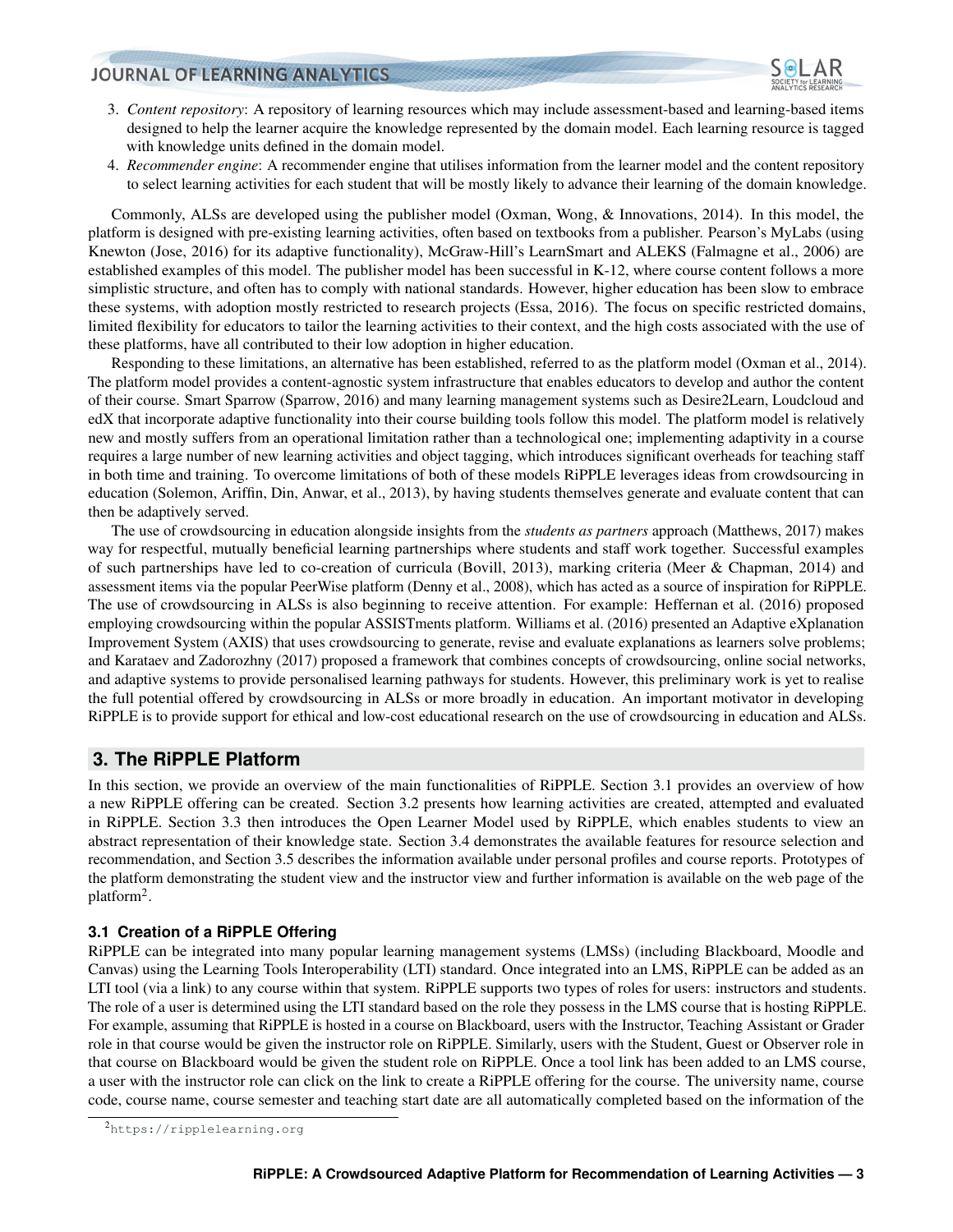

course captured in the LMS. The instructor is required to enter a set of topics, representing the knowledge units, which define the knowledge space of a course. They can do this by importing topics from other RiPPLE offerings, creating new ones, or modifying an existing list of topics (i.e. renaming, deleting or changing the order of the knowledge units). The list of the topics may be altered throughout the semester.

RiPPLE can also be used as a stand-alone system without integration into a LMS. In this case, the instructor would (1) create a personal account in order to create a RiPPLE offering; (2) manually enter the university name, course code, course name, course semester, teaching start date as well as the course topics; and (3) add other users (i.e., students and instructors) to the created RiPPLE offering. There are two methods supported for adding other users to an offering: by invitation where users receive an email to join the offering or by self-enrollment where users receive an access code that can be used to manually sign up for the course.

Once a RiPPLE offering has been created, an instructor can import resources from other RiPPLE offerings. This enables instructors to import resources from their past offerings as well as sharing resources with other instructors who are teaching similar courses. The resource import page allows instructors to search for resources from other offerings based on many options including university name, course name, offering id, topics, resource rating, resource type and keywords.

#### <span id="page-3-0"></span>**3.2 Content Creation and Evaluation**

RiPPLE integrates insight from classical and contemporary models of learning to engage students in activities across many of the higher level objectives of the cognitive domain of Bloom's taxonomy [\(Bloom, Englehart, Furst, Hill, & Krathwohl,](#page-10-10) [1956\)](#page-10-10). For example, RiPPLE enables students to author learning activities that help them to think carefully about the concepts and learning outcomes of the course; formulate distractors for MCQs (which requires them to analyse misconceptions which their peers might have); and to develop explanations to express their understanding of a concept to other students who chose the wrong answer. More recent models of learning also provide evidence that engaging students in elaboration on the learning content [\(Pressley et al.,](#page-12-11) [1992;](#page-12-11) [King,](#page-11-17) [1992\)](#page-11-17) such as developing evaluative judgement [\(Tai, Ajjawi, Boud, Dawson, & Panadero,](#page-12-12) [2018\)](#page-12-12) can increase learning. In RiPPLE, these elaborations can take many forms including: clarifying an idea, constructing an original explanation of a concept, judging the quality of an activity or comparing and contrasting an activity with other activities.

RiPPLE enables students and instructors to create, attempt, and evaluate a wide range of learning resources that are tagged with one or more topics pre-assigned by users who have an instructor status in the course. The resources that can be created currently include multiple-choice questions (MCQs), worked examples, and general notes. Creating an MCQ includes (1) developing the body of the question; (2) tagging it with one or more topics; (3) developing the multiple-choice answers (4) nominating the correct answer; and (5) writing an explanation of the solution. Creating a worked-example includes (1) developing the body of the question; (2) tagging it with one or more topics; (3) developing a series of steps that work through answering the question; and (4) developing a final solution for the question. Creating a general note is more flexible and can be used to develop a broad range of learning resources including creation of mini-lessons (teaching a concept or applying a theoretical concept to real-world examples), summary notes and cheat sheets. In all cases, text, tables, images, videos and scientific formulas can be used in creating learning resources. RiPPLE also provides authors with the opportunity to view their learning resources before submitting, and to edit their submitted resources at a later time.

An important assumption made by RiPPLE is that students, as non-experts, have the ability to create high-quality resources. While we were not able to find longitudinal or meta reviews that support this claim, there seems to be adequate evidence suggesting that students have the ability to create high-quality learning resources that meet rigorous judgemental and statistical criteria [\(Walsh et al.,](#page-12-3) [2018;](#page-12-3) [Tackett et al.,](#page-12-4) [2018;](#page-12-4) [Denny et al.,](#page-11-4) [2009;](#page-11-4) [Galloway & Burns,](#page-11-5) [2015;](#page-11-5) [Bates et al.,](#page-10-4) [2014\)](#page-10-4). In fact, students as authors of learning resources, may have an advantage over instructors; they can utilise knowledge of their own previous misconceptions towards the creation of resources that may have a lower chance of suffering from an expert blind spot. However, it is very likely that some of the learning resources developed by students may be ineffective, inappropriate or incorrect [\(Bates et al.,](#page-10-4) [2014\)](#page-10-4). As such, to effectively utilise resources developed by students, there is a need for a selection and moderation process to identify the quality of each resource. RiPPLE provides multiple options for moderation of the created resources. One of these options is "staff moderation", where the created resources are moderated by the instructors before they are publicly released and added to the repository of the learning activities for the offering. However, this may not be feasible in large classes. Alternative options of moderation implemented in RiPPLE rely on the collective wisdom of the crowd and use methods that are generally used for reviewing of academic articles (e.g., "Competent student moderation" option) or content moderation on social networks (e.g., "flagging inappropriate content"). This raises an interesting research question; can non-experts accurately identify the quality of a learning resource? A recent paper by [Whitehill, Aguerrebere, and Hylak](#page-12-13) [\(2019\)](#page-12-13) provides evidence that non-expert subjective opinions may be utilised to accurately determine the quality of a learning resource, and that machine learning algorithms may be used to infer the reliability on an individual's opinion, which further increases the accuracy of the results. Further investigations about this topic are under way by the authors. Our initial results are aligned with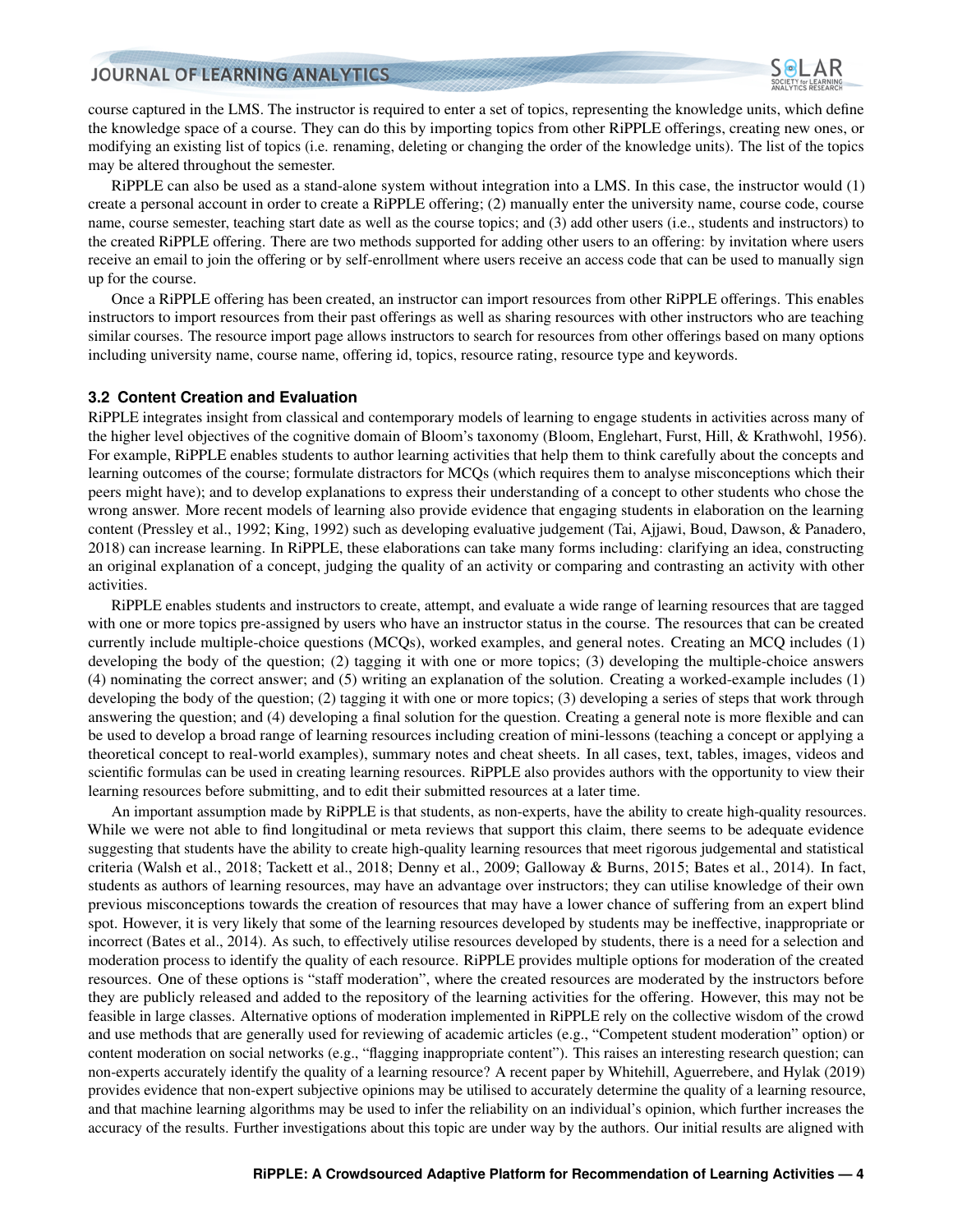

the findings of [\(Whitehill et al.,](#page-12-13) [2019\)](#page-12-13).

Once a resource has been added to a course repository, students and instructors from that offering can view/attempt and then evaluate the resources. For MCQs, once a user has attempted the question, they are able to view the right answer, the distribution of how the MCQ has been answered by their peers and the explanation provided for the questions. For all resources, users can identify the author and view the current rating and comments made about the resource. Users are able to add their own comments and rate the effectiveness of the resource.

#### <span id="page-4-0"></span>**3.3 Learner Modelling**

In its current state, RiPPLE makes use of the Elo rating system, which was developed initially to rate chess players. In the educational context, the Elo rating system is employed to conduct a paired comparison among students and questions as competitors. If the question is answered correctly, the student's rating increases and the rating of the question decreases. If the question is answered incorrectly, the student's rating decreases and the rating of the question increases. The update to the ratings is proportional to the difference between the ratings of the student and the question. If a student who is highly rated correctly answers a low-rated question, then only a few rating points will be transferred from the low-rated question to the student. However, if a student with a low rating correctly answers a high-rated question, then many rating points will be transferred. One of the main benefits of using the ELO rating system in educational settings is its simplicity and self-correcting behaviour (Pelánek, [2016\)](#page-12-14). In the standard Elo-based learner model, both students and items are considered as identical rivals and are both modelled by one parameter. In this model, the student parameter indicates the global proficiency level of the student on the entire domain. We make use of a multivariate Elo-based model [\(Abdi, Khosravi, Sadiq, & Gasevic,](#page-10-11) [2019\)](#page-10-11) that uses independent parameters to model a student's proficiency level on each individual concept in the domain. This is commonly referred to as using an "overlaying" learner model, which is a widely accepted approach in modelling learners in ALSs (Brusilovsky & Millán, [2007;](#page-10-7) [Essa,](#page-11-12) [2016\)](#page-11-12).

Open learner models are learner models that are externalised and made accessible to students or other stakeholders such as instructors, often through visualisation, as an important means of supporting learning [\(Bull & Kay,](#page-11-13) [2010\)](#page-11-13). They have been integrated into a variety of learning technologies such as learning dashboards [\(Bodily et al.,](#page-10-8) [2018\)](#page-10-8), intelligent tutoring systems [\(Ritter, Anderson, Koedinger, & Corbett,](#page-12-15) [2007\)](#page-12-15) and ALSs [\(Morrison & DiSalvo,](#page-11-18) [2014\)](#page-11-18) to help students and instructors in monitoring, reflecting and regulating learning [\(Bull & Kay,](#page-11-13) [2010\)](#page-11-13).

Figure [1](#page-5-1) shows one of the main pages of RiPPLE; and in particular its open learner model in the top panel. This interactive visualisation widget enables students to view an abstract representation of their knowledge state based on the knowledge units that are present in the domain model. The"Visualisation Data" drop-down enables students to select between two models visualising their knowledge state: viewing their current knowledge state or track changes to their knowledge state over time. The provided figure demonstrates how a student can view their current knowledge state. Each bar represents the competency of the student in one of the knowledge units of the course. Colour of the bars, determined by the underlying algorithm modelling the learner, categorises competencies into three levels: red demonstrates inadequate competency in a topic, yellow demonstrates adequate competency with room for improvement, and blue demonstrates mastery in a knowledge unit. The model also shows the average competency of the entire cohort over each knowledge unit using a line graph. [Abdi et al.](#page-10-11) [\(2019\)](#page-10-11) show that opening the model in RiPPLE increases students' motivation to use the platform and increases their trust in the recommendations provided by the platform. It also provides additional insight for instructors on individual student-level or class-level gaps and competencies that can be used to improve item and course design.

#### <span id="page-4-1"></span>**3.4 Resource Selection and Recommendation**

The bottom part of Figure [1](#page-5-1) presents the current graphical interface used for resource selection and recommendation in RiPPLE. A set of filters are available to help students search the resource repository. The "Filter Types & Topics" option enables students to filter the resources that are included in the results based on their type (i.e., multiple-choice questions, worked examples, or notes) and tagged topics. This may help students target their learning towards particular topics or types of resources. The "Filter Resources" option enables students to search for resources that are previously: attempted (for revision), not attempted (for engaging with new content), and incorrectly answered (for reviewing content they previously found challenging). This filter also enables a student to view deleted resources that was created by the student themself. This includes resources that they have personally deleted as well as those that have been deleted through moderation. Being able to access their deleted resources, students have the chance to revise and resubmit these resources. The "Search" option enables students to search for resources based on specific content that may be present in the resource. The results of the search are presented as a list of learning resource cards that satisfy the specified filters.

The "Sort By" option allows students to sort the returned resources based on their difficulty, quality, number of responses, or personal fit ("Recommended"). By selecting "Recommended", the platform sorts the resources based on their learning benefits to the student. This helps students to make a good decision about what to study next [\(Biggs,](#page-10-12) [2012\)](#page-10-12), while keeping them in the decision making loop, so maintaining autonomy. In its current state, RiPPLE employs the collaborative filtering algorithm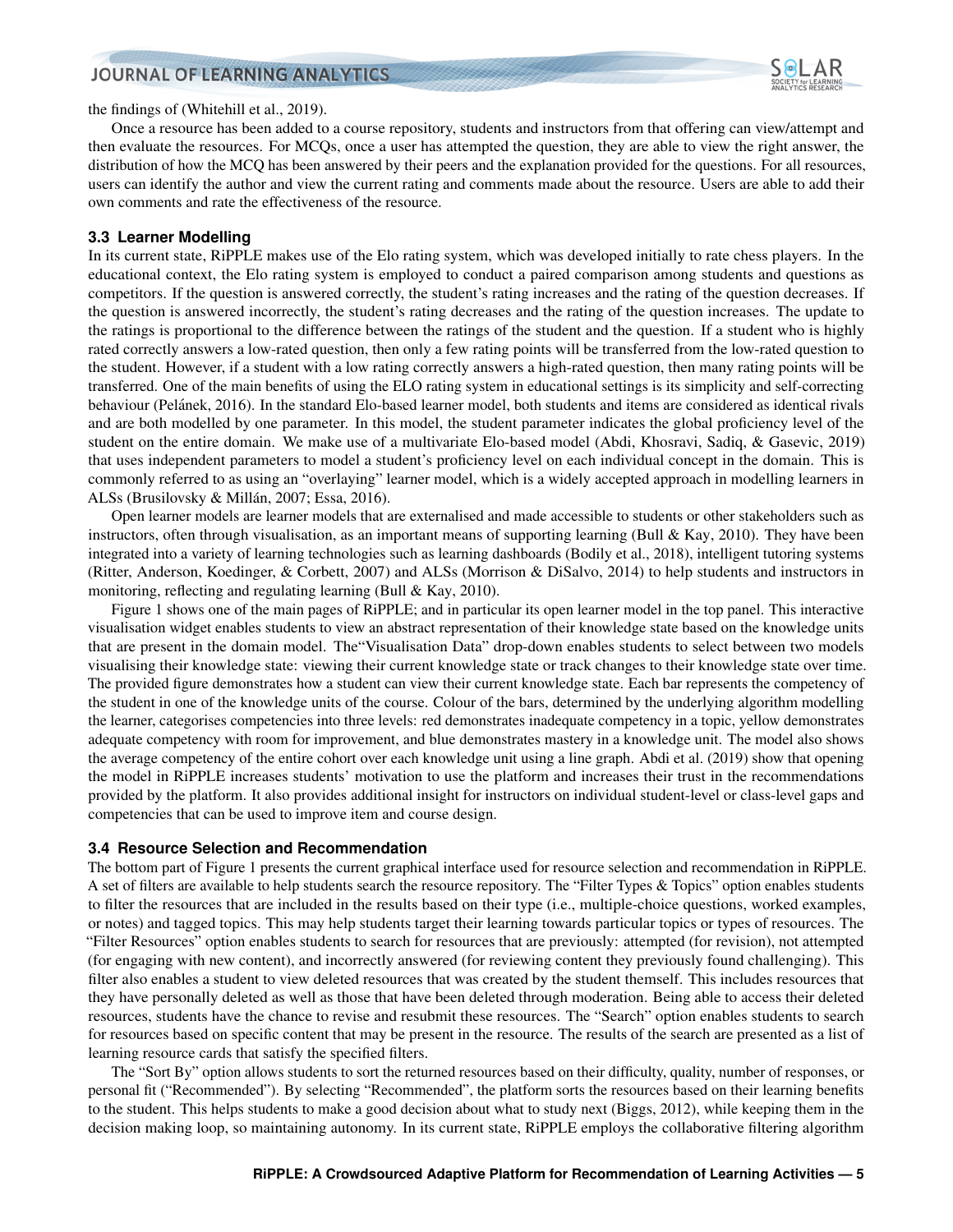<span id="page-5-1"></span>

**Figure 1.** Overview of open learner model and the resource selection and recommendation features in RiPPLE.

proposed by based [Khosravi, Cooper, and Kitto](#page-11-19) [\(2017\)](#page-11-19) to create personalised recommendations for individual students that address their interests and their current knowledge gaps. The results reported in [\(Khosravi et al.,](#page-11-19) [2017\)](#page-11-19) suggest that this algorithm outperforms baseline recommender systems in recommending learning resources.

Each resource card includes an overview of the resource content, the topics associated with the resource, and a sidebar in which the first icon shows the personal fit of the resource for the user (approximated by the recommendation engine). The second icon shows the general effectiveness of the resource (based on users' ratings of the resource). The third icon represents the difficulty level of the resource (approximated by the multivariate Elo-based model [\(Abdi et al.,](#page-10-11) [2019\)](#page-10-11)). The fourth icon shows the number of times the resource has been attempted and the fifth icon presents the number of comments that have been written about the resource. Clicking on the resource card will take the user to another page that would allow the user to attempt and rate the resource.

### <span id="page-5-0"></span>**3.5 Student Profiles and Course Reports**

It is increasingly being recognised that educational tools and technologies should not aim to replace instructors but rather provide support tools to enable instructors to improve their teaching practices [\(Collins & Halverson,](#page-11-20) [2018\)](#page-11-20). As such, it is important for ALSs and more broadly learning technologies to provide rich and timely actionable insights to instructors so that they can best manage their class within the context of their own course [\(Heffernan & Heffernan,](#page-11-11) [2014\)](#page-11-11). It is equally important to provide rich feedback for students so that they can take ownership of their learning [\(Kitto, Lupton, Davis, & Waters,](#page-11-21) [2017\)](#page-11-21). In RiPPLE, student profiles and course reports are designed to provide rich analytics for instructors and students.

**Student Profiles** Each student is provided with a personal profile that includes information on their achievements, engagement and knowledge state. Instructors have access to the student profile of all of the students that are enrolled in their RiPPLE offering, which can help them to identify the learning needs of each of their students. RiPPLE makes use of badges to help students track their progress. Students are able to achieve badges in two broad categories of "Engagement Badges" and "Competency Badges". The engagement levels of students on a variety of tasks are presented using a visualisation widget which enables students to use Kiviat diagrams, more informally known as radar charts, to compare their engagement against their peers. Kiviat diagrams have been used extensively in visualising educational dashboards (e.g., see [May, George, and](#page-11-22) Prévôt [\(2011\)](#page-11-22)) as they are able to display multivariate observations with an arbitrary number of variables [\(Chambers, Cleveland,](#page-11-23) [Kleiner, & Tukey,](#page-11-23) [1983\)](#page-11-23). Currently, engagement is computed based on the number of resources authored, resources answered, resources rated and achievements earned.

**Course Reports** RiPPLE provides the ability for instructors to download a set of course reports based on data collected by RiPPLE in their offering. These reports provide additional information about students, resources, comments, knowledge units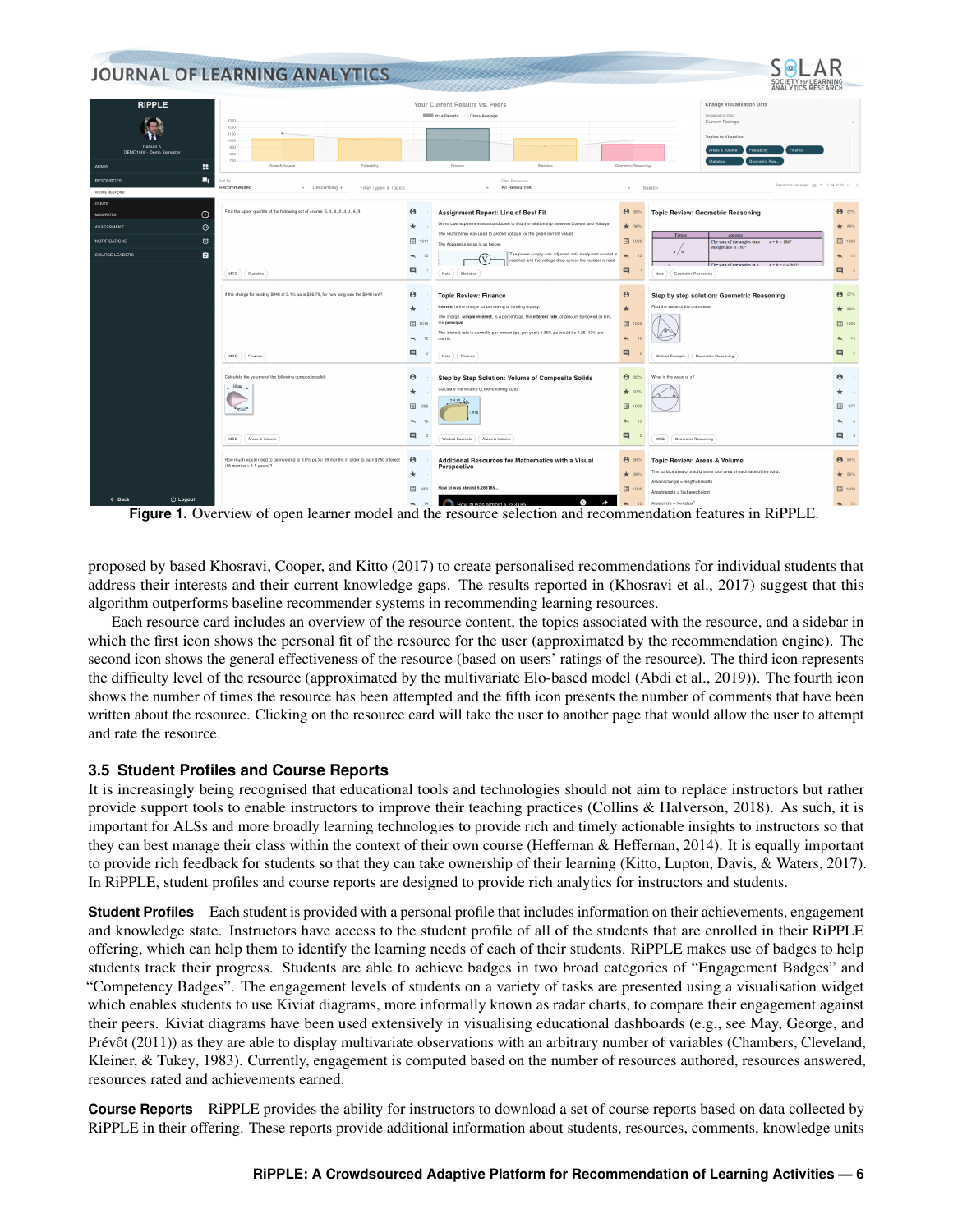

as well as students' attempts on resources. The data sets downloadable with these reports may be used to conduct educational research on many topics including crowdsourcing, learner modelling and recommender systems efficiently with the consent of the users at a low cost. Upon the first use of the platform, users are presented with a consent form seeking their permission to use their data to improve our understanding of the learning process and to evaluate the effectiveness of the recommended content. RiPPLE enables users to change their response at any time. All users regardless of their response can use RiPPLE, and only data collected from users that have provided consent and have never changed their response will be used for research purposes.

# <span id="page-6-0"></span>**4. Evaluation**

An evaluation of the platform has been conducted using the following research questions:

- What measurable learning gains can be found when students use RiPPLE?
- What evidence can be found that RiPPLE supports students in identifying resources that they think are effective?
- Do students perceive RiPPLE as beneficial to their learning?

To answer these questions, RiPPLE was piloted in an on-campus course on relational databases with 453 students at The University of Queensland<sup>[3](#page-6-1)</sup>. The course covers many topics that are generally included in an introductory course on relational databases, such as relational models, Structured Query Language (SQL), and database security. Data from the use of RiPPLE from the first 5 weeks of this offerings are used in this evaluation. To split students into the RiPPLE or non-RiPPLE groups, a threshold engagement of attempting at least 30 questions on RiPPLE was considered. Using this constraint, 215 (or 47%) of the students were assigned to the RiPPLE group and the remaining 238 students (or 53%) were assigned to the non-RiPPLE group. Students in the RiPPLE group authored 351 MCQs (an average of 1.6 questions per student) and making 20540 attempts (an average of 95 attempts per student).

#### **4.1 Measuring Learning Gains**

In this section, we investigate whether using RiPPLE leads to measurable learning gains. We considered randomly assigning students to receive RiPPLE versus a control, but this raised practical and ethical challenges [\(Sullivan,](#page-12-16) [2011\)](#page-12-16). In particular, since all students were in the same course there was a high likelihood that some would realise there is a separate system, and it might conceivably be considered unfair to give one group the experience of RiPPLE over another. We therefore applied a quasi-experimental approach to analysing students in the course who self-selected to engage (experiment group) with RiPPLE versus those who did not engage (control group).

More precisely, we hypothesised that the choice of students to engage or not with RiPPLE might be influenced by a set of their personal characteristics (covariates). As a result, baseline covariates of students in the control group may be substantially different from those in the experimental group, which may bias the results of the investigation. We used Propensity Score Matching (PSM) [\(Rosenbaum & Rubin,](#page-12-17) [1983\)](#page-12-17) to account for these potential differences in baseline covariates of the students. This method matches each student in the experiment group with a student from the control group such that the two students are similar based on their baseline covariates. For this experiment, current GPA, age, residency status (domestic or international), and program level (Bachelor's level or Master's level) of the students were selected as the covariates of the model. The PSM method using the Potential Outcomes Framework, as described by [Austin](#page-10-13) [\(2011\)](#page-10-13), was used for matching students. A nearest neighbour search was used to conduct a one to one matching and to find the smallest distance for the match within a predefined threshold ( $\varepsilon$  = 0.05). Samples from the experiment group that did not have a match within the specified threshold in the control group were removed.

To cater for students' self-selection, the course used two rubrics for computation of final grades. In one of the rubrics, the final exam and RiPPLE respectively had 40% and 10% contributions towards the final grade. In the other rubric, the final exam and RiPPLE respectively had 50% and 0% contributions towards the final grade. The final grade of a student was computed as the maximum of the values computed using the two assessment rubrics. The grade associated with RiPPLE included the following two criteria:

- *Answering and creating questions*: Students participated in a total of 4 rounds of authoring and answering questions. They received a total of two marks for each round of participation, once they correctly answered ten questions (1 mark) and created at least one correct and effective question (1 mark). The effectiveness of questions was evaluated by the teaching staff and student peers.
- *Overall rating*: The overall rating of a student had a 2% contribution towards their grade. This was computed as an average rating calculated across all of the knowledge units set by the instructor. The mark associated with their overall

<span id="page-6-1"></span><sup>3</sup>Approval from our Human Research Ethics Committee (#2018000125) was received for conducting this evaluation on RiPPLE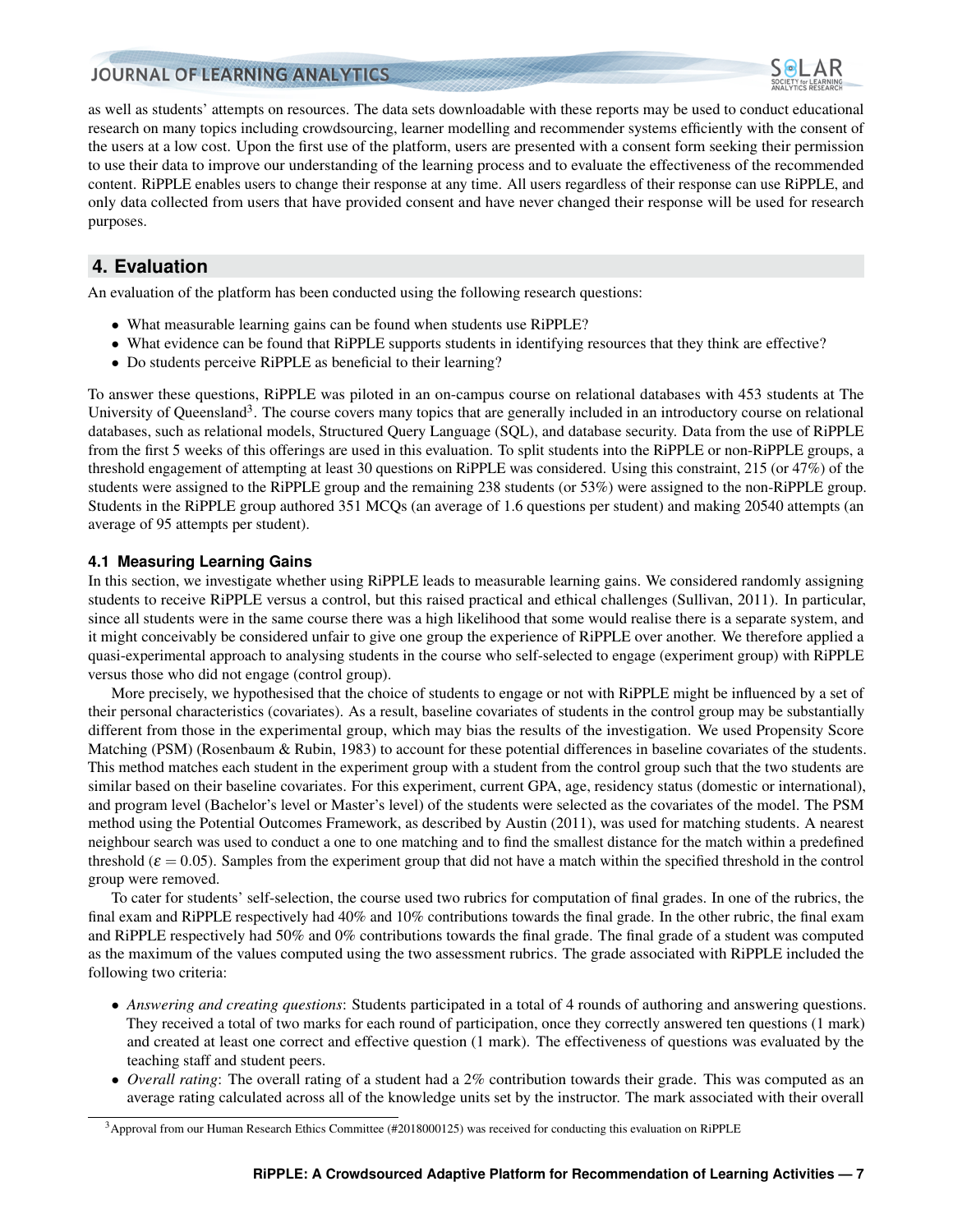

rating was computed by  $Min(Max(0, \frac{rating-1000}{100}), 2)$ . The Min and Max functions are used to ensure a mark between 0 and 2.

Grades from a midterm examination taken during week 7 were used for comparing the learning gains of the control and experiment groups. The midterm had 15% contribution towards the final grade of the course. As also reported by [\(Mojarad et](#page-11-10) [al.,](#page-11-10) [2018\)](#page-11-10), comparisons of two possible breakdowns of RiPPLE students (experiment group) and Non-RiPPLE students (control group) are presented:

- 1. All RiPPLE students compared to all Non-RiPPLE students
- 2. RiPPLE students compared to Matched Non-RiPPLE students

<span id="page-7-1"></span>

**Figure 2.** Distribution of propensity score and covariates before and after matching. Table [1](#page-7-0) reports the number of RiPPLE and non-RiPPLE members before and after matching. The Figure illustrates that after matching, the two groups are similar across the four nominated coveriates.

Figure [2\(](#page-7-1)a)–(d) represents the distribution of each of the defined covariates (GPA, Age, residency status and program level) independently before and after matching, which clearly illustrates the effectiveness of PSM in diminishing the differences in the distribution of covariates between the experimental group and the control group. The overall propensity score of participants in both groups before and after matching is presented in Figure [2\(](#page-7-1)e), which again illustrates that the participants in the experimental group were well-matched to their control group counterparts.

Table [1](#page-7-0) summarises the statistics related to midterm exam scores for each group before and after matching, where  $\mu$  and  $\sigma$  represents the average and standard deviation of the exam scores, respectively. A t-test was used to evaluate the statistical significance of improvement in the learning gains. The average exam scores before matching for the students in the experiment group ( $\mu = 73\% \pm 16\%$ ) were significantly higher compared to those of the students in the control group ( $\mu = 65\% \pm 20\%$ , *p* < 0.001). After matching, a total of 198 students were selected as the participant in each group; seven participants were removed from the experiment group as no matching was found for them. Students' exam scores after matching revealed the same pattern where the students in the experimental group had a statically significantly better performance ( $\mu = 74\% \pm 15\%$ ) compared to the students in the control group ( $\mu = 64\% \pm 21\%$ ,  $p < 0.001$ ). The effect size of the two experiments are computed as  $d = 0.44$  and  $d = 54$  which gives support to the claim that using RiPPLE does indeed provide measurable learning gains; however, the effect is considered to be at a medium level [\(Ma et al.,](#page-11-1) [2014\)](#page-11-1) and less effective compared to many of the studies that were discussed in Section [2.](#page-1-0)

| <b>Comparison</b> | <b>RiPPLE</b> |     |     | <b>Non-RiPPLE</b> |     |     | <b>Effect size</b> |
|-------------------|---------------|-----|-----|-------------------|-----|-----|--------------------|
|                   |               |     |     |                   |     |     |                    |
| Non-Matched       |               | 73% | 16% | 238               | 65% | 20% | 0.44               |
| Matched           | 198           | 74% | 15% | 198               | 64% | 21% | 0.54               |

**Table 1.** Comparing the exam score of RiPPLE and Non-RiPPLE students

#### <span id="page-7-0"></span>**4.2 Identifying Effective Resources**

This section investigates whether RiPPLE supports students in identifying resources that they think are effective. To do so, we employed the effectiveness ratings that were provided by the students themselves. Figure [3](#page-8-0) shows that roughly 60% of the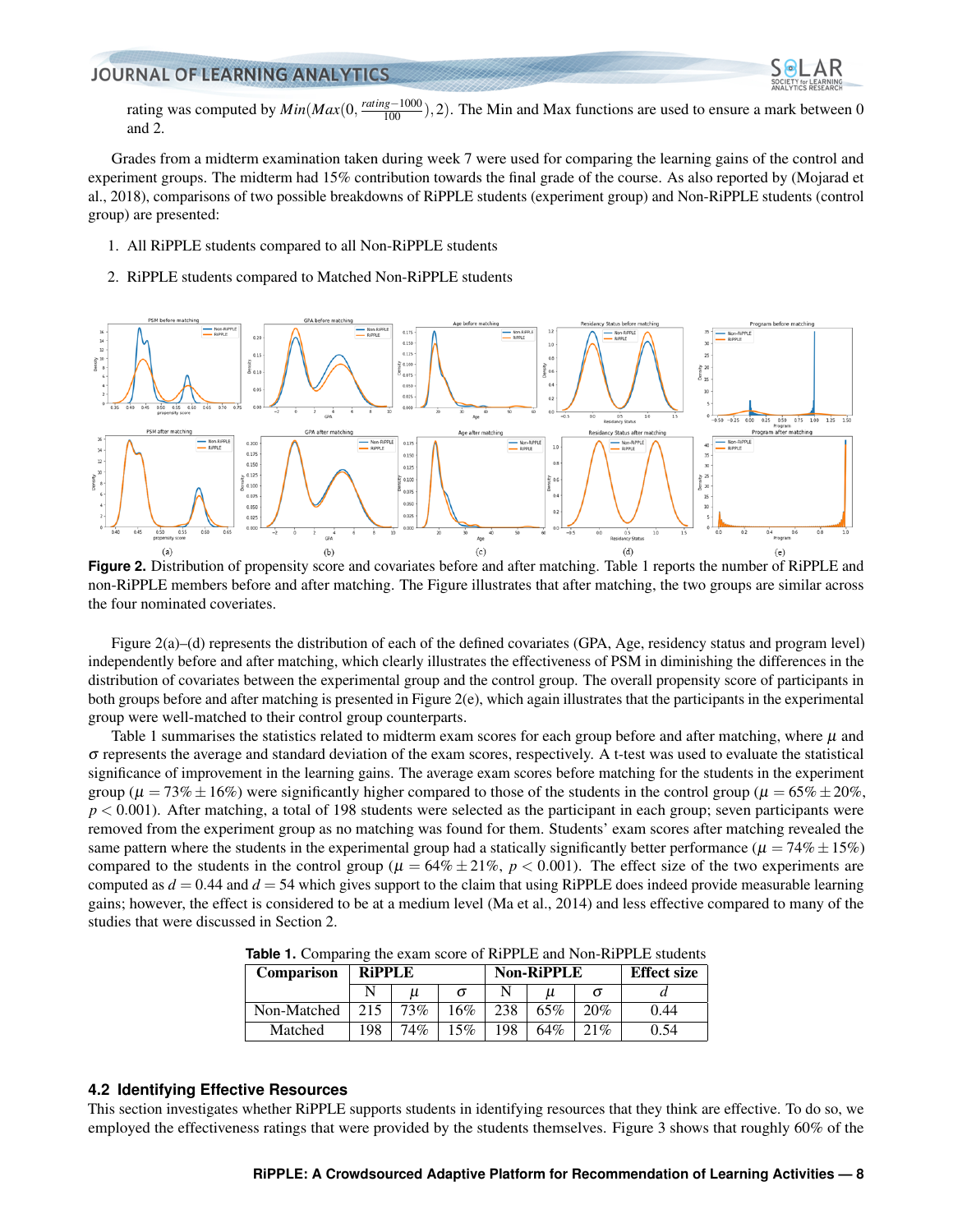

<span id="page-8-0"></span>times students provided a four or five-star rating for a resource that they had attempted. Note in particular that 5-star ratings were given 10% more times than any other rating. In contrast, only around 17% ratings were one or two-star. This provides some evidence suggesting that the recommendation engine of RiPPLE was successful in enabling students to find resources that they thought were effective.



**Figure 3.** Students' ratings of resources suggest that RiPPLE was successful in helping students identify resources that they thought are effective.

### <span id="page-8-2"></span>**4.3 Perceived Benefits for Students**

A survey, advertised via an announcement on Blackboard, was conducted at the end of week 7 to capture students' perception of the platform. A total of 55 students completed the survey. The survey asked students to indicate their agreement with a set of statements using a 5-point Likert scale. These statements were related to the following three broad categories: creation and evaluation of learning activities, visualisation and recommendation and the effectiveness of the platform itself. The actual statements and the corresponding label used here for each statement are presented in Table [2,](#page-13-0) which is available in Appendix A.

**Creation and Evaluation:** Figure [4](#page-8-1) shows survey results concerning student perceptions about creation, completion, and evaluation of learning activities. Students reported that there were positive contributions towards their learning from creating questions (63% agreement vs. 13% disagreement), writing solutions (63% agreement vs. 13% disagreement), answering questions (67% agreement vs. 12% disagreement ) and rating questions (56% agreement vs. 16% disagreement). In their written comments, a few students mentioned that a moderation process on the questions before they become available to the students would enhance the platform ("the moderation setting was set to no moderation for this course"). One student mentioned that a "question originality/creativity" rating may help reduce the number of isomorphic questions that have a similar form.

<span id="page-8-1"></span>

**Figure 4.** Results of the survey on questions related to creation and evaluation of learning activities

**Learner Model and Recommendation:** Figure [5](#page-9-1) shows survey results relating to learner modelling and recommendation. Students reported that the Open Learner Model increased their motivation to study or further use the platform (64% agreement vs. 15% disagreement) and increased their trust in the system (62% agreement vs. 14% disagreement). In their written comments, a few students mentioned that they would appreciate more transparency on how their knowledge state is computed, which is in line with recommendations from previous publications on Open Learner Models [\(Bull, Ginon, Boscolo, & Johnson,](#page-10-14) [2016\)](#page-10-14). The majority of students indicated that the recommend question feature helped them find effective questions  $(62\%$ agreement vs. 11% disagreement). A few students identified a potential limitation that RiPPLE shares with many similar systems: Because students cannot explicitly specify learning activities that they do not want to practice, they continued to have activities re-recommended despite purposefully ignoring them in the past.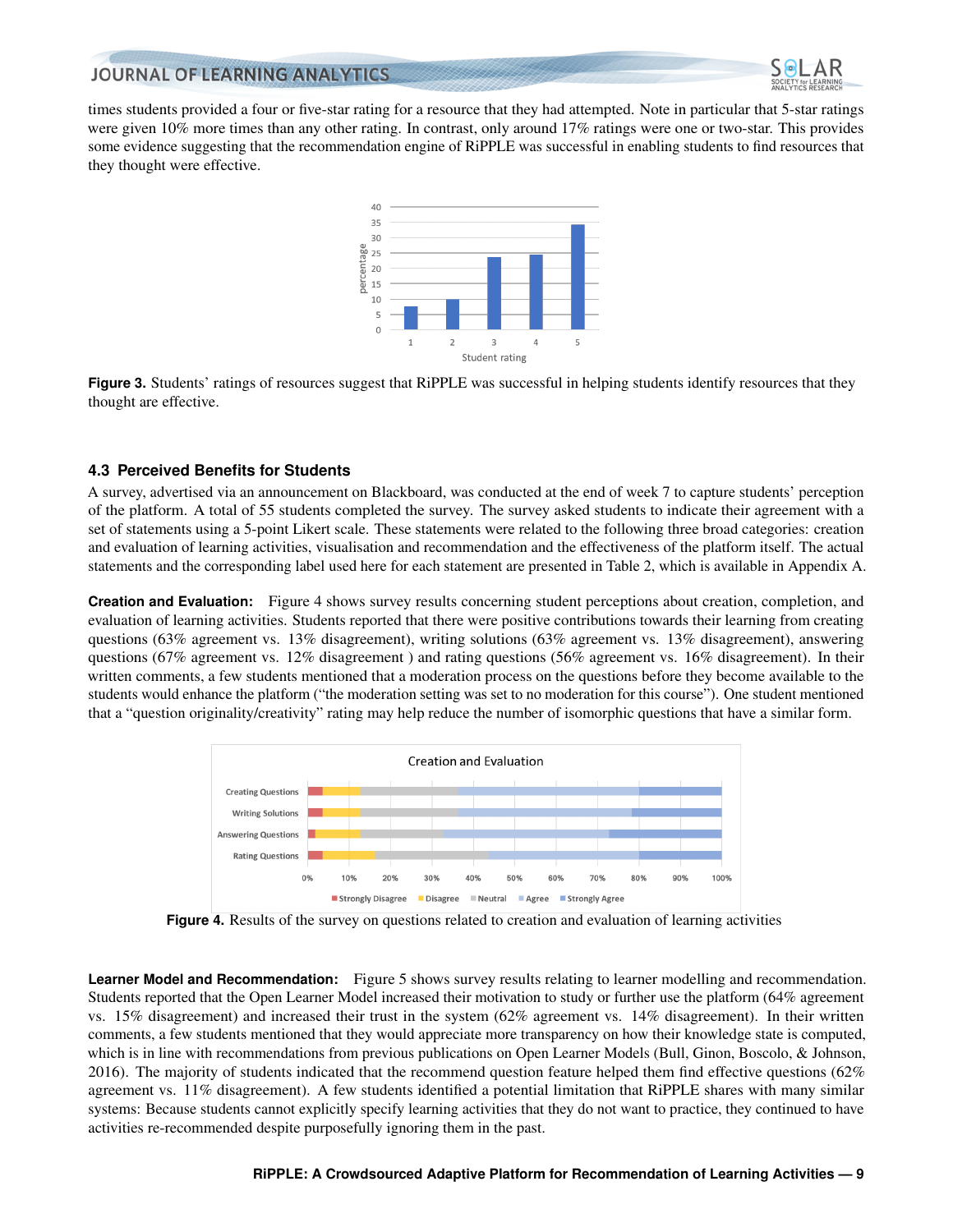<span id="page-9-1"></span>

**Figure 5.** Results of the survey on questions related to the learner model and recommendation

**Platform Effectiveness:** Figure [6](#page-9-2) shows the survey results relating to student perceived effectiveness of the platform. Most students reported that they found the platform easy to use and navigate (73% agreement vs. 8% disagreement) and that it made them more aware of their current knowledge state (69% agreement vs. 13% disagreement). They also reported that RiPPLE stimulated them to study more effectively (62% vs. 15% disagreement). Two limitations related to the general effectiveness of the platform were reported a number of times by students throughout the semester, which have contributed to the lower level of interest in using the platform in other courses. The first limitation was related to the competency of students being dropped because of incorrectly answering a poorly worded or incorrect question. This limitation has now been resolved as students will regain their lost competencies from engaging with a poorly designed question once the question has been deleted from the platform. Another alternative for resolving this issue is to use the moderation feature. The second limitation relates to the lack of availability of an environment in RiPPLE where students can freely attempt questions without being concerned about their competencies being dropped. We are currently investigating potential ways that students' concerns about their competencies being dropped can be addressed.

<span id="page-9-2"></span>

**Figure 6.** Results of the survey on questions related to the effectiveness of the platform

Most students perceived RiPPLE as beneficial to their learning; however, a significant number of students still did not agree with the statements given in the survey. Focus groups and usability studies are underway to determine how we may further improve RiPPLE.

# <span id="page-9-0"></span>**5. Conclusion**

This paper integrates insights from past research on crowdsourcing in education, learning sciences and adaptive learning to present a platform called RiPPLE that can be used in collecting data for LA research. Pedagogically, this tool encourages students to move from the passive acquisition of knowledge and skills to a more active learning mode, where they create learning activities for their peers. Thus, RiPPLE supports students in learning how to learn, by working to improve their knowledge state through the recommendation of learning activities that best suit their learning needs, helping them visualise their progress along the way using Open Learner Models. An initial evaluation of the platform in a class of 486 students has provided preliminary evidence that using RiPPLE: (i) may lead to measurable learning gains, (ii) support students in finding resources that they think are effective, and (iii) that students perceived the use of the platform as beneficial towards their learning.

There are, however, several limitations in the evaluation of the tool which restrict the generalisability of the results. (1) The use of a quasi-experimental approach, even with the addition of propensity score matching, is prone to self-selection bias. Future studies aim to receive ethical approval to conduct a true randomised control trial experiment, seeking to provide more evidence in support of the claim that this tool results in demonstrable learning gains. (2) the current study explores the benefits of adopting RiPPLE using only one specific cohort: students with a background in computer science that have a formal training in algorithmic literacy. Future work aims to investigate the benefits of adopting RiPPLE across more widely varying disciplines. This, in turn, may lead to the scaffolding of the platform or development of training material (e.g. short videos) so that students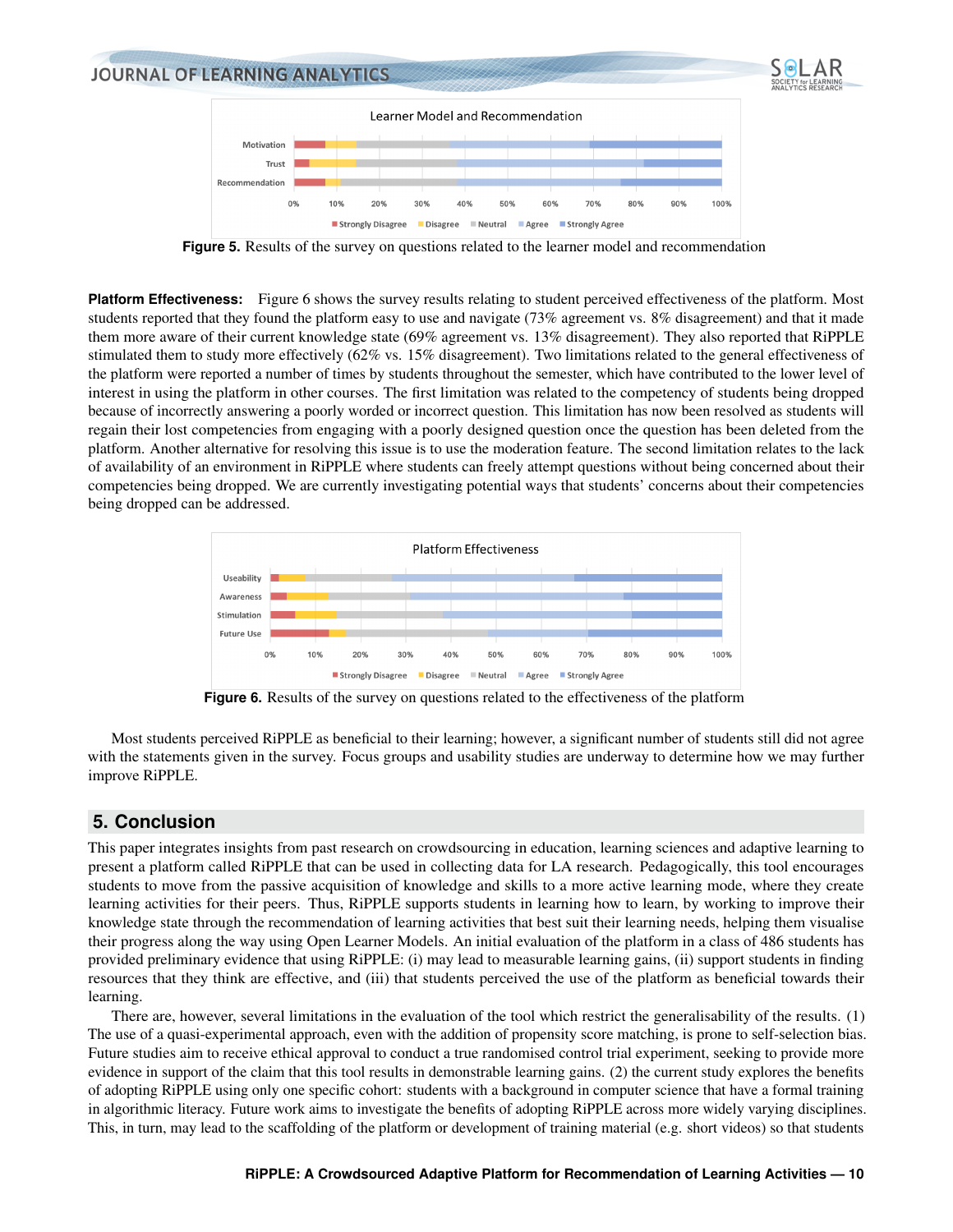

across all disciplines can use RiPPLE more effectively. (3) The current study only explores the benefits of using RiPPLE from the students' perspective. Future work aims to also explore the views of instructors that have used RiPPLE.

As a tool that is designed for easy integration (via LTI) with most standard LMSs, RiPPLE provides opportunities for both researchers and instructors to investigate the utility of applying crowdsoucing and adaptive learning methods in live teaching scenarios without requiring the ongoing and intensive generation of learning activities and sophisticated maps of how they interrelate. It is our hope that this will facilitate the wider use of an important technique for helping students to actively participate in personalising their learning experience while still acquiring skills and knowledge that are considered essential by instructors. Thus, RiPPLE shows promise for advancing LA research in important areas like: adaptive and personalised learning; student creativity and critical thinking; and learner modelling.

#### **Declaration of Conflicting Interest**

The authors declared no potential conflicts of interest with respect to the research, authorship, and/or publication of this article.

#### **Funding**

The authors declared no financial support for the research, authorship, and/or publication of this article

### **References**

- <span id="page-10-11"></span>Abdi, S., Khosravi, H., Sadiq, S., & Gasevic, D. (2019). A multivariate ELO-based learner model for adaptive educational systems. In *Proceedings of the Educational Data Mining Conference EDM 2019* (pp. 228–233). Retrieved from <http://educationaldatamining.org/edm2019/proceedings/>
- <span id="page-10-5"></span>Anderson, J. R., Boyle, C. F., & Reiser, B. J. (1985). Intelligent tutoring systems. *Science*, *228*(4698), 456–462. doi: 10.1126/science.228.4698.456
- <span id="page-10-1"></span>Anderson, J. R., Corbett, A. T., Koedinger, K. R., & Pelletier, R. (1995). Cognitive tutors: Lessons learned. *Journal of the Learning Sciences*, *4*(2), 167-207. doi: 10.1207/s15327809jls0402\ 2
- <span id="page-10-13"></span>Austin, P. C. (2011). An introduction to propensity score methods for reducing the effects of confounding in observational studies. *Multivariate Behavioral Research*, *46*(3), 399–424. doi: 10.1080/00273171.2011.568786
- <span id="page-10-0"></span>Banks, J., Cochran-Smith, M., Moll, L., Richert, A., Zeichner, K., LePage, P., ... McDonald, M. (2005). Teaching diverse learners. In *Preparing teachers for a changing world: What teachers should learn and be able to do* (pp. 232–274). San Francisco, Calif. : Jossey-Bass.
- <span id="page-10-2"></span>Barak, M., & Rafaeli, S. (2004). On-line question-posing and peer-assessment as means for web-based knowledge sharing in learning. *International Journal of Human-Computer Studies*, *61*(1), 84–103. doi: 10.1016/j.ijhcs.2003.12.005
- <span id="page-10-3"></span>Bates, S. P., Galloway, R. K., & McBride, K. L. (2012). Student-generated content: Using PeerWise to enhance engagement and outcomes in introductory physics courses. In *AIP Conference Proceedings* (Vol. 1413, pp. 123–126). doi: 10.1063/ 1.3680009
- <span id="page-10-4"></span>Bates, S. P., Galloway, R. K., Riise, J., & Homer, D. (2014). Assessing the quality of a student-generated question repository. *Physical Review Special Topics-Physics Education Research*, *10*(2), 020105. doi: 10.1103/physrevstper.10.020105
- <span id="page-10-12"></span>Biggs, J. (2012). What the student does: teaching for enhanced learning. *Higher Education Research & Development*, *31*(1), 39-55. doi: 10.1080/07294360.2012.642839
- <span id="page-10-10"></span>Bloom, B. S., Englehart, M., Furst, E. J., Hill, W. H., & Krathwohl, D. R. (1956). Taxonomy of educational objectives: Handbook I. *Cognitive domain. New York: David McKay*.
- <span id="page-10-8"></span>Bodily, R., Kay, J., Aleven, V., Jivet, I., Davis, D., Xhakaj, F., & Verbert, K. (2018). Open learner models and learning analytics dashboards: A systematic review. In *Proceedings of the 8th International Conference on Learning Analytics and Knowledge (LAK '18)* (pp. 41–50). New York, NY, USA: ACM. doi: 10.1145/3170358.3170409
- <span id="page-10-9"></span>Bovill, C. (2013). Students and staff co-creating curricula: a new trend or an old idea we never got around to implementing? In C. Rust (Ed.), *Improving student learning through research and scholarship: 20 years of ISL* (pp. 96–108). Oxford, UK: Oxford Centre for Staff and Learning Development. Retrieved from <http://eprints.gla.ac.uk/82348>
- <span id="page-10-6"></span>Brusilovsky, P. (2012). Adaptive hypermedia for education and training. In P. J. Durlach & A. M. Lesgold (Eds.), *Adaptive technologies for training and education* (p. 46–66). Cambridge University Press. doi: 10.1017/CBO9781139049580.006
- <span id="page-10-7"></span>Brusilovsky, P., & Millán, E. (2007). User models for adaptive hypermedia and adaptive educational systems. In P. Brusilovsky, A. Kobsa, & W. Nejdl (Eds.), *The Adaptive Web: Methods and Strategies of Web Personalization. Lecture Notes in Computer Science* (pp. 3–53). Springer Berlin Heidelberg. doi: 10.1007/978-3-540-72079-9 1
- <span id="page-10-14"></span>Bull, S., Ginon, B., Boscolo, C., & Johnson, M. (2016). Introduction of learning visualisations and metacognitive support in a persuadable open learner model. In *Proceedings of the Sixth International Conference on Learning Analytics & Knowledge (LAK '16)* (pp. 30–39). doi: 10.1145/2883851.2883853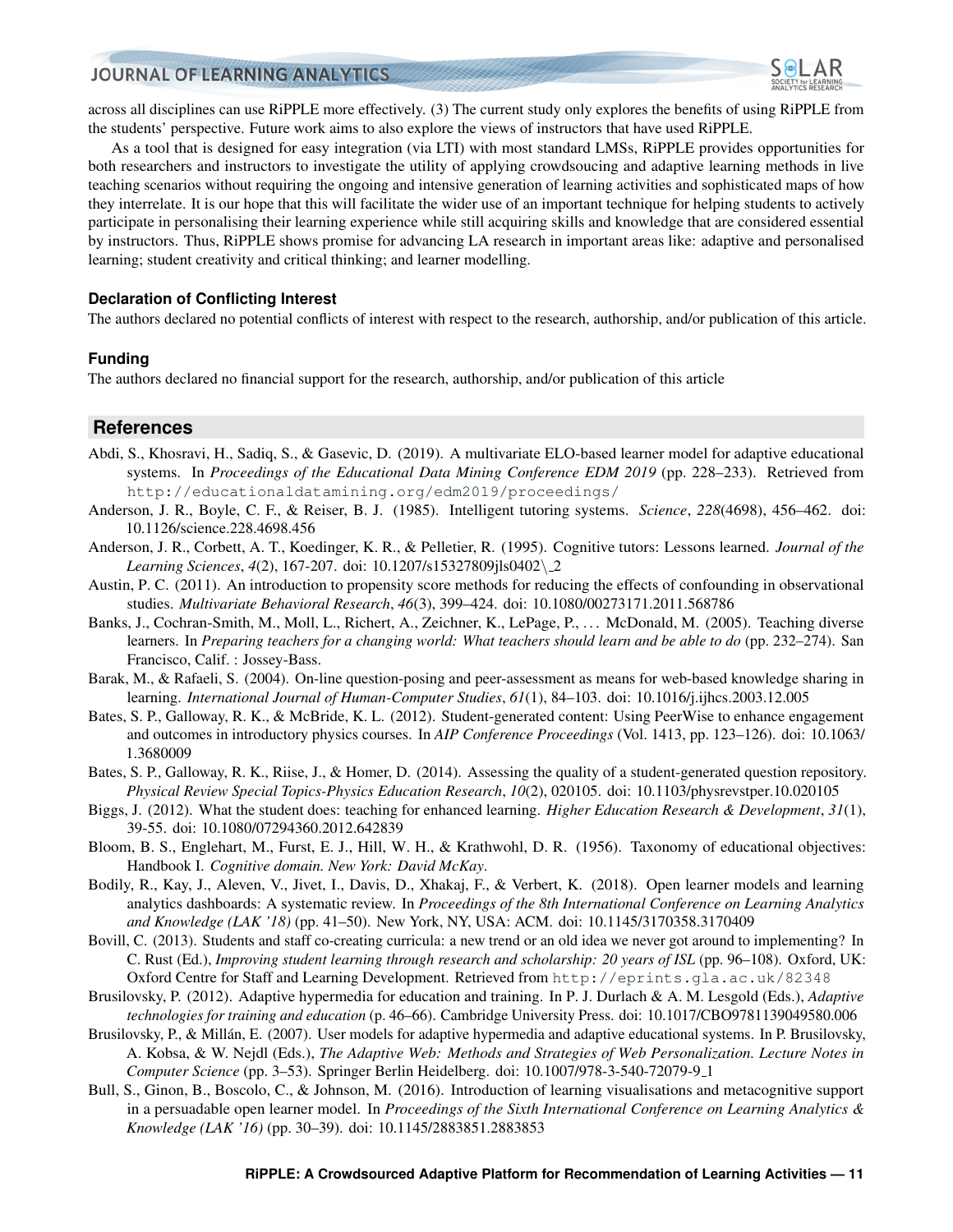

- <span id="page-11-13"></span>Bull, S., & Kay, J. (2010). Open learner models. In R. Nkambou, J. Bourdeau, & R. Mizoguchi (Eds.), *Advances in intelligent tutoring systems* (Vol. 308, pp. 301–322). Springer Berlin Heidelberg. doi: 10.1007/978-3-642-14363-2 15
- <span id="page-11-23"></span>Chambers, J. M., Cleveland, W. S., Kleiner, B., & Tukey, P. A. (1983). Graphical methods for data analysis. Wadsworth & Brooks. *Cole Statistics/Probability Series*.
- <span id="page-11-9"></span>Cohen, J. (1992). A power primer. *Psychological Bulletin*, *112*(1), 155–159. doi: 10.1037/0033-2909.112.1.155
- <span id="page-11-20"></span>Collins, A., & Halverson, R. (2018). *Rethinking education in the age of technology: The digital revolution and schooling in America*. Teachers College Press.
- <span id="page-11-4"></span>Denny, P., Hamer, J., Luxton-Reilly, A., et al. (2009). Students sharing and evaluating MCQs in a large first year engineering course. In *20th Annual Conference for the Australasian Association for Engineering Education (AAEE '09); 6-9 December 2009. The University of Adelaide* (p. 575-580). Engineers Australia.
- <span id="page-11-3"></span>Denny, P., Hamer, J., Luxton-Reilly, A., & Purchase, H. (2008). PeerWise: Students sharing their multiple choice questions. In *Proceedings of the Fourth International Workshop on Computing Education Research* (pp. 51–58). New York, NY, USA: ACM. doi: 10.1145/1404520.1404526
- <span id="page-11-2"></span>Draper, S. W. (2009). Catalytic assessment: understanding how MCQs and EVS can foster deep learning. *British Journal of Educational Technology*, *40*(2), 285–293. doi: 10.1111/j.1467-8535.2008.00920.x
- <span id="page-11-12"></span>Essa, A. (2016). A possible future for next generation adaptive learning systems. *Smart Learning Environments*, *3*(1), 16. doi: 10.1186/s40561-016-0038-y
- <span id="page-11-8"></span>Falmagne, J.-C., Cosyn, E., Doignon, J.-P., & Thiery, N. (2006). The assessment of knowledge, in theory and in practice. In R. Missaoui & J. Schmidt (Eds.), *Formal Concept Analysis. Lecture Notes in Computer Science* (Vol. 3874, pp. 61–79). Springer Berlin Heidelberg.
- <span id="page-11-5"></span>Galloway, K. W., & Burns, S. (2015). Doing it for themselves: students creating a high quality peer-learning environment. *Chemistry Education Research and Practice*, *16*(1), 82–92. doi: 10.1039/c4rp00209a
- <span id="page-11-11"></span>Heffernan, N. T., & Heffernan, C. L. (2014). The ASSISTments ecosystem: Building a platform that brings scientists and teachers together for minimally invasive research on human learning and teaching. *International Journal of Artificial Intelligence in Education*, *24*(4), 470–497. doi: 10.1007/s40593-014-0024-x
- <span id="page-11-15"></span>Heffernan, N. T., Ostrow, K. S., Kelly, K., Selent, D., Van Inwegen, E. G., Xiong, X., & Williams, J. J. (2016). The future of adaptive learning: Does the crowd hold the key? *International Journal of Artificial Intelligence in Education*, *26*(2), 615–644. doi: 10.1007/s40593-016-0094-z
- <span id="page-11-7"></span>Jose, F. (2016). *White paper: Knewton adaptive learning building the world's most powerful recommendation engine for education.* Retrieved from [https://www.knewton.com/wp-content/uploads/knewton-adaptive](https://www.knewton.com/wp-content/uploads/knewton-adaptive-learning-whitepaper.pdf) [-learning-whitepaper.pdf](https://www.knewton.com/wp-content/uploads/knewton-adaptive-learning-whitepaper.pdf)
- <span id="page-11-16"></span>Karataev, E., & Zadorozhny, V. (2017). Adaptive social learning based on crowdsourcing. *IEEE Transactions on Learning Technologies*, *10*(2), 128–139. doi: 10.1109/TLT.2016.2515097
- <span id="page-11-19"></span>Khosravi, H., Cooper, K., & Kitto, K. (2017). RiPLE: Recommendation in peer-learning environments based on knowledge gaps and interests. *Journal of Educational Data Mining*, *9*(1), 42-67.
- <span id="page-11-17"></span>King, A. (1992). Facilitating elaborative learning through guided student-generated questioning. *Educational Psychologist*, 27(1), 111-126. doi: 10.1207/s15326985ep2701<sub>-8</sub>
- <span id="page-11-21"></span>Kitto, K., Lupton, M., Davis, K., & Waters, Z. (2017). Designing for student-facing learning analytics. *Australasian Journal of Educational Technology*, *33*(5), 152-168. doi: 10.14742/ajet.3607
- <span id="page-11-1"></span>Ma, W., Adesope, O. O., Nesbit, J. C., & Liu, Q. (2014). Intelligent tutoring systems and learning outcomes: A meta-analysis. *Journal of Educational Psychology*, *106*(4), 901–918. doi: 10.1037/a0037123
- <span id="page-11-6"></span>Matthews, K. E. (2017). Five propositions for genuine students as partners practice. *International Journal for Students as Partners*, *1*(2). doi: 10.15173/ijsap.v1i2.3315
- <span id="page-11-22"></span>May, M., George, S., & Prévôt, P. (2011). TrAVis to enhance online tutoring and learning activities: Real-time visualization of students tracking data. *Interactive Technology and Smart Education*, *8*(1), 52–69. doi: 10.1108/17415651111125513
- <span id="page-11-14"></span>Meer, N., & Chapman, A. (2014). Co-creation of marking criteria: students as partners in the assessment process. *Business and Management Education in HE*, 1–15. doi: 10.11120/bmhe.2014.00008
- <span id="page-11-10"></span>Mojarad, S., Essa, A., Mojarad, S., & Baker, R. S. (2018). Studying adaptive learning efficacy using propensity score matching. In *Companion Proceedings of the 8th International Conference on Learning Analytics and Knowledge (LAK '18). Sydney, Australia: Society for Learning Analytics Research.*
- <span id="page-11-18"></span>Morrison, B. B., & DiSalvo, B. (2014). Khan academy gamifies computer science. In *Proceedings of the 45th ACM Technical Symposium on Computer Science Education* (pp. 39–44). New York, NY, USA: ACM. doi: 10.1145/2538862.2538946
- <span id="page-11-0"></span>Mulryan-Kyne, C. (2010). Teaching large classes at college and university level: Challenges and opportunities. *Teaching in Higher Education*, *15*(2), 175–185. doi: 10.1080/13562511003620001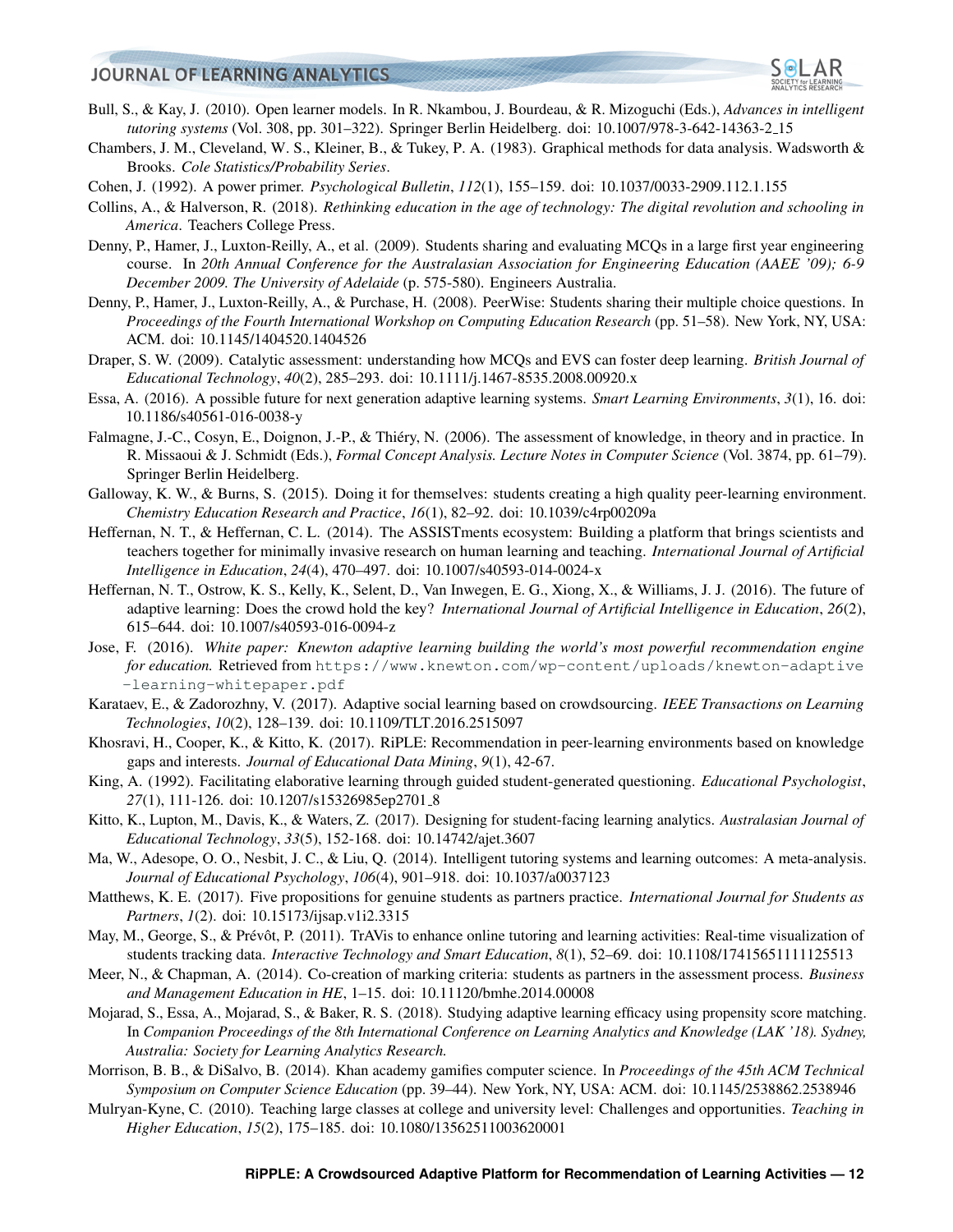

- <span id="page-12-7"></span>Oxman, S., Wong, W., & Innovations, D. (2014). *White paper: Adaptive learning systems.* Integrated Education Solutions. Retrieved from [http://kenanaonline.com/files/0100/100321/DVx](http://kenanaonline.com/files/0100/100321/DVx_Adaptive_Learning_White_Paper.pdf) Adaptive Learning White [Paper.pdf](http://kenanaonline.com/files/0100/100321/DVx_Adaptive_Learning_White_Paper.pdf)
- <span id="page-12-0"></span>Park, O. c., & Lee, J. (2004). Adaptive instructional systems. In D. Jonassen (Ed.), *Handbook of research on educational communications and technology (2nd ed.)* (pp. 651–684). Mahwah, NJ, US: Lawrence Erlbaum Associates Publishers.
- <span id="page-12-14"></span>Pelánek, R. (2016). Applications of the Elo rating system in adaptive educational systems. Computers & Education,  $98(C)$ , 169–179. doi: 10.1016/j.compedu.2016.03.017
- <span id="page-12-11"></span>Pressley, M., Wood, E., Woloshyn, V. E., Martin, V., King, A., & Menke, D. (1992). Encouraging mindful use of prior knowledge: Attempting to construct explanatory answers facilitates learning. *Educational psychologist*, *27*(1), 91–109. doi: 10.1207/s15326985ep2701<sub>-7</sub>
- <span id="page-12-2"></span>Purchase, H., Hamer, J., Denny, P., & Luxton-Reilly, A. (2010). The quality of a peerwise MCQ repository. *Proceedings of the Twelfth Australasian Conference on Computing Education-Volume 103*, 137–146.
- <span id="page-12-15"></span>Ritter, S., Anderson, J. R., Koedinger, K. R., & Corbett, A. (2007). Cognitive Tutor: Applied research in mathematics education. *Psychonomic Bulletin & Review*, *14*(2), 249–255. doi: 10.3758/BF03194060
- <span id="page-12-5"></span>Ritter, S., Carlson, R., Sandbothe, M., & Fancsali, S. E. (2015). Carnegie Learning's adaptive learning products. *Educational Data Mining 2015: 8th International Conference on Educational Data Mining*.
- <span id="page-12-17"></span>Rosenbaum, P. R., & Rubin, D. B. (1983). The central role of the propensity score in observational studies for causal effects. *Biometrika*, *70*(1), 41–55. doi: 10.2307/2335942
- <span id="page-12-9"></span>Solemon, B., Ariffin, I., Din, M. M., Anwar, R. M., et al. (2013). A review of the uses of crowdsourcing in higher education. *International Journal of Asian Social Science*, *3*(9), 2066–2073.
- <span id="page-12-8"></span>Sparrow, S. (2016). *Smart Sparrow - adaptive eLearning platform.* Retrieved from [https://www.smartsparrow.com/](https://www.smartsparrow.com/platform) [platform](https://www.smartsparrow.com/platform)
- <span id="page-12-16"></span>Sullivan, G. M. (2011). Getting off the "gold standard": randomized controlled trials and education research. *Journal of Graduate Medical Education*, *3*(3), 285–289. doi: 10.4300/JGME-D-11-00147.1
- <span id="page-12-4"></span>Tackett, S., Raymond, M., Desai, R., Haist, S. A., Morales, A., Gaglani, S., & Clyman, S. G. (2018). Crowdsourcing for assessment items to support adaptive learning. *Medical Teacher*, *40*(8), 838–841. doi: 10.1080/0142159X.2018.1490704
- <span id="page-12-12"></span>Tai, J., Ajjawi, R., Boud, D., Dawson, P., & Panadero, E. (2018). Developing evaluative judgement: enabling students to make decisions about the quality of work. *Higher Education*, *76*(3), 467–481. doi: 10.1007/s10734-017-0220-3
- <span id="page-12-1"></span>VanLehn, K. (2011). The relative effectiveness of human tutoring, intelligent tutoring systems, and other tutoring systems. *Educational Psychologist*, *46*(4), 197–221. doi: 10.1080/00461520.2011.611369
- <span id="page-12-3"></span>Walsh, J. L., Harris, B. H., Denny, P., & Smith, P. (2018). Formative student-authored question bank: perceptions, question quality and association with summative performance. *Postgraduate Medical Journal*, *94*(1108), 97–103. doi: 10.1136/ postgradmedj-2017-135018
- <span id="page-12-13"></span>Whitehill, J., Aguerrebere, C., & Hylak, B. (2019). Do learners know what's good for them? crowdsourcing subjective ratings of OERs to predict learning gains. In *Proceedings of the educational data mining conference* (p. 462-467).
- <span id="page-12-10"></span>Williams, J. J., Kim, J., Rafferty, A., Maldonado, S., Gajos, K. Z., Lasecki, W. S., & Heffernan, N. (2016). Axis: Generating explanations at scale with learnersourcing and machine learning. In *Proceedings of the third (2016) ACM conference on learning @ scale* (pp. 379–388). doi: 10.1145/2876034.2876042
- <span id="page-12-6"></span>Yilmaz, B. (2017). *Effects of adaptive learning technologies on math achievement: A quantitative study of aleks math software* (Unpublished doctoral dissertation). University of Missouri-Kansas City.